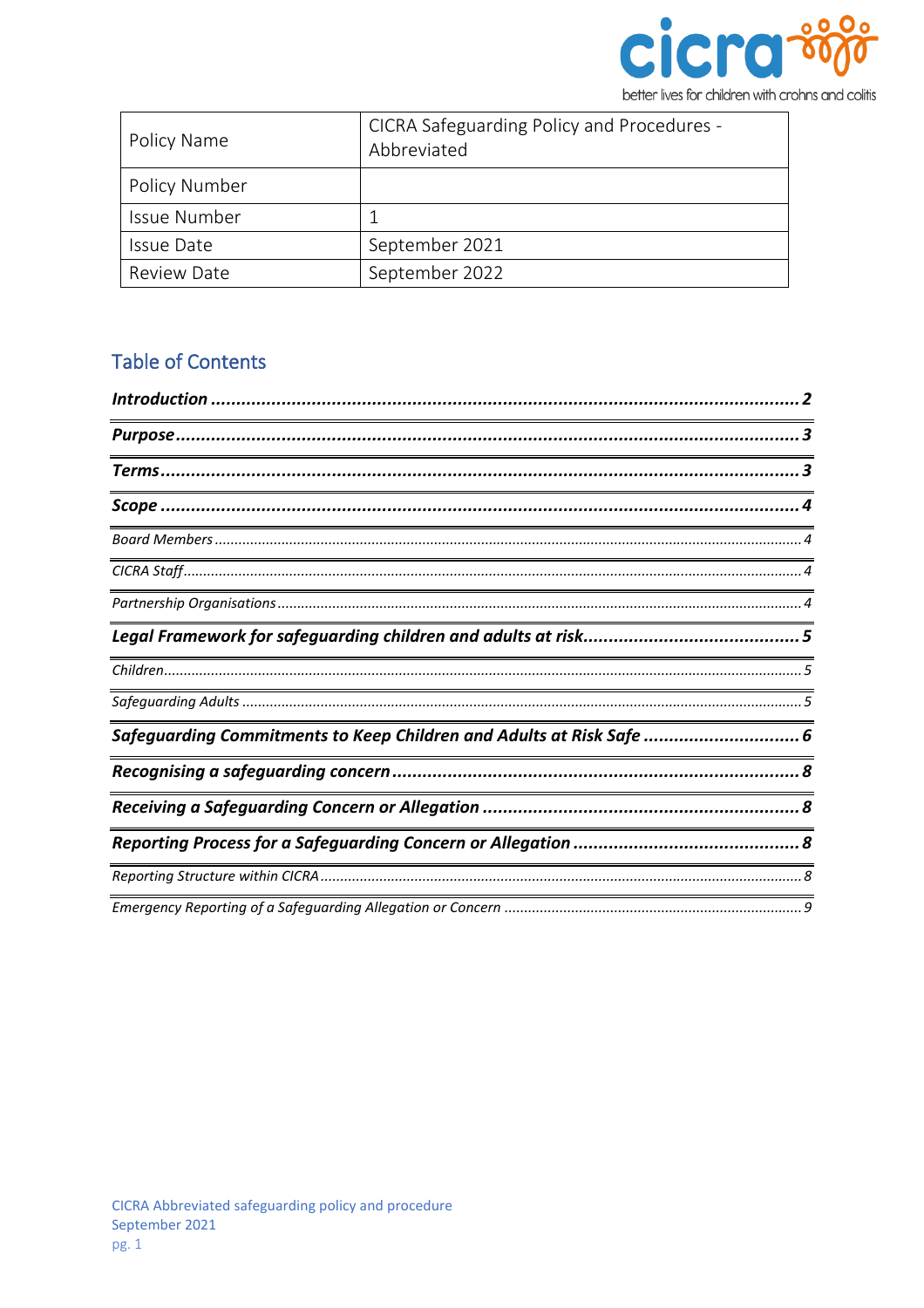

# <span id="page-1-0"></span>Introduction

This policy is an abbreviated version of the full CICRA safeguarding policy and procedures which can be found by emailing us at [safeguarding@cicra.org.](mailto:safeguarding@cicra.org) It is designed to give a brief understanding of how to recognise and report a safeguarding concern or allegation within CICRA whilst explaining the core principles which underpin the full version of the CICRA safeguarding policy and procedures

Safeguarding is extremely important to CICRA, sitting at the heart of our work, and is a key priority. We believe that no one should ever have to experience or risk experiencing abuse, exploitation or neglect and we are committed to proactively safeguarding and promoting the welfare of our ultimate beneficiaries and staff and those of our partners and to taking reasonable steps to ensure that those who meet CICRA, or its work do not, as a result, come to any harm.

Ensuring the safety and protection of our beneficiaries is an essential aspect of our charity. Unless individuals are safe and treated well, with dignity and respect, it is impossible for them to realise their potential or to benefit fully from the work and activities supported by CICRA. We believe that no one should ever have to experience or risk experiencing abuse, exploitation or neglect and we are committed to proactively safeguarding and promoting the welfare of our beneficiaries and staff.

Although CICRA is not a child protection agency, CICRA has a general duty of care as an organisation to exercise due diligence and take all reasonable steps in regard to the safeguarding of children and adults.

This Safeguarding Policy and Procedures applies throughout the UK.

This Policy and Procedure relates specifically to safeguarding children and adults at risk pursuant to the various statutory and regulatory regimes applicable within the UK.

This Policy and Procedure does not apply to complaints or concerns relating to staff members' own personal circumstances, such as the way they have been treated at work and/or by colleagues, or information which relates to suspected wrongdoing, dangers at work or general misconduct. In those cases, staff should use the procedures set out in CICRA's Whistleblowing policy and/or Disciplinary Procedures/Grievance Procedure, as appropriate.

To the extent that volunteers, beneficiaries, or members of the public have complaints about CICRA, its staff or partners that do not relate specifically to the welfare of children and adults at risk, they should follow the procedures set out in CICRA's Complaints Policy.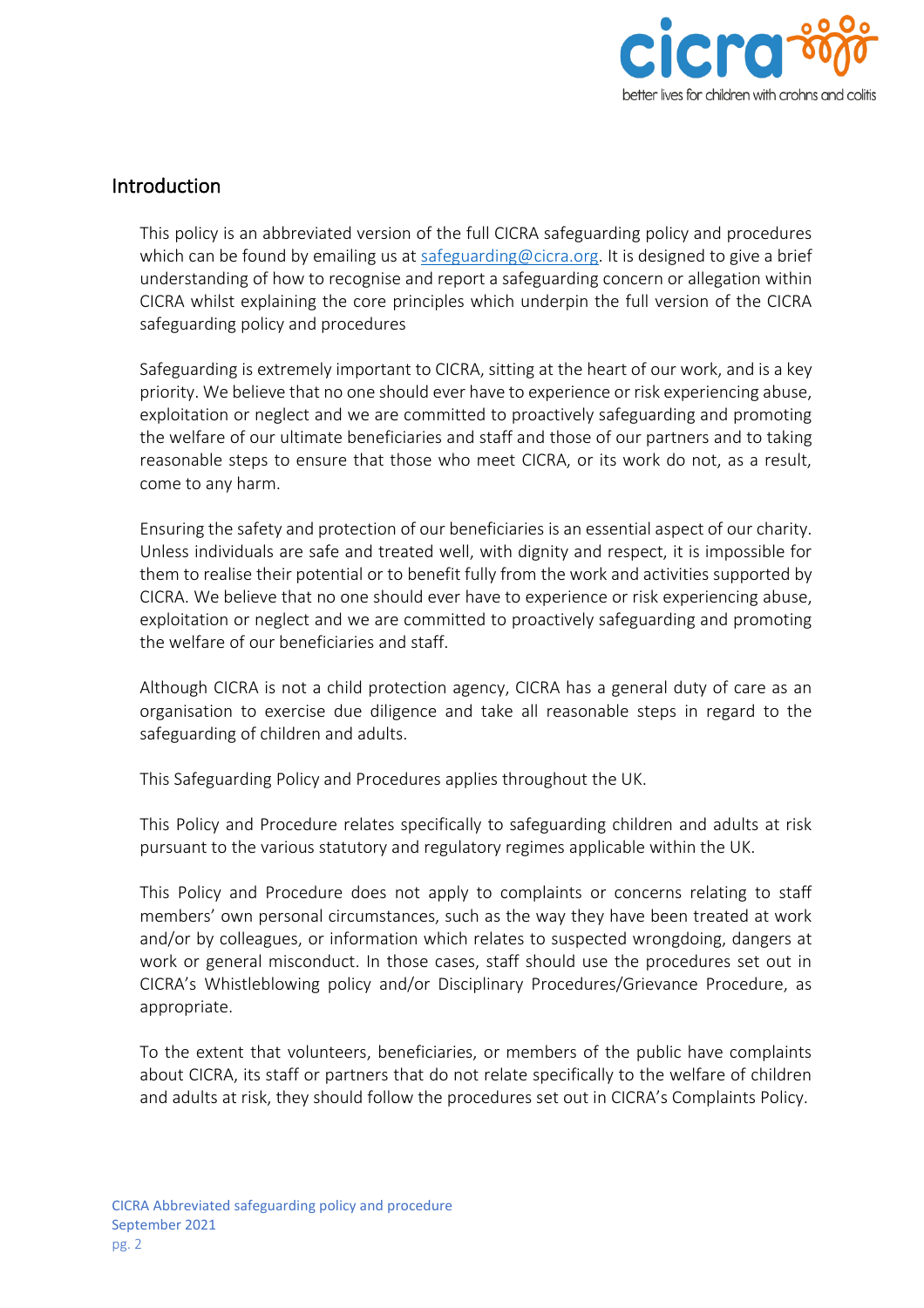

To make its policy commitments a practical reality, CICRA will put in place and/or strengthen a range of measures that focus on making sure that CICRA's safeguarding policy and procedures within this document are in place, and that CICRA board members, staff and volunteers are supported to understand and work within the provisions of these procedures.

CICRA will also ensure that the measures within the Policy and Procedures are fully and effectively integrated into all CICRA's activities, and that they are subject to monitoring and review.

CICRA staff will receive regular appropriate training/briefing on their responsibilities and obligations under the Policy and Procedures.

The procedures in this document will protect children, and adults at risk, and may be used before any findings in criminal, civil or disciplinary proceedings are made.

This Policy and Procedure outlines CICRA's safeguarding responsibilities to inform statutory agencies of concerns and allegations without first informing the parents. CICRA will always aim to work with parents but there will be occasions when a safeguarding a concern or allegation will have to be referred to a statutory agency without the knowledge of a parent.

# <span id="page-2-0"></span>Purpose

- to protect children and adults at risk who engage with CICRA
- to provide staff and volunteers with the overarching principles that guide our approach to safeguarding of children and adults at risk;
- to enable staff to ensure our delivery partners have effective policies and processes for safeguarding children and adults at risk to meet legal duties and take appropriate positive steps.

# <span id="page-2-1"></span>Terms

## A safeguarding concern:

- is a concern about the safety or well-being of a child or adult because of something that has been seen or heard, or information that has been given
	- includes a safeguarding concern about children or adults who are connected to CICRA through employment, volunteering or as beneficiaries,
	- includes a safeguarding concern in connection with other people outside of CICRA staff, volunteers, and also those outside staff and volunteers from a CICRA Partnership Organisation

## A safeguarding allegation is: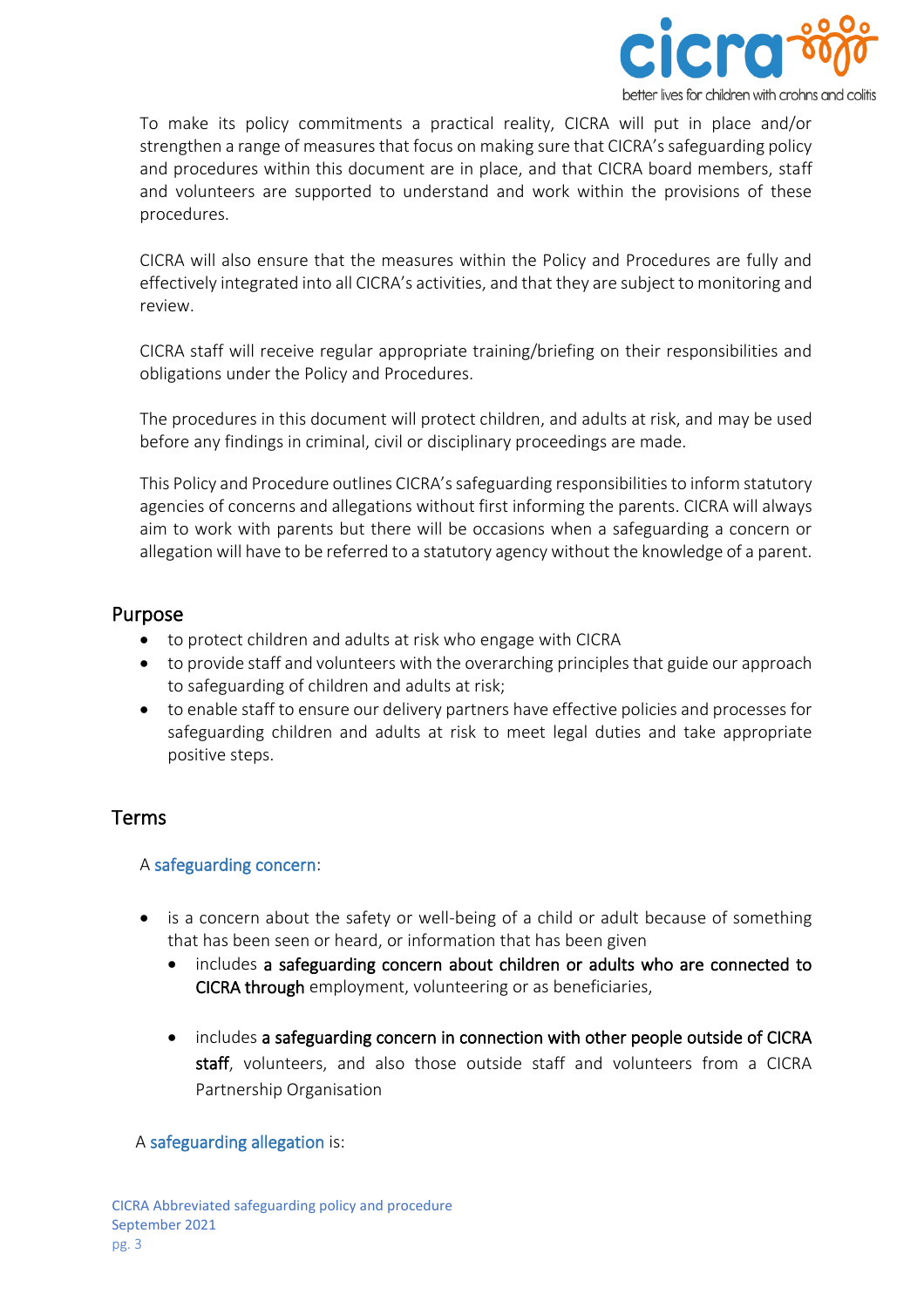

an allegation made about a safeguarding concern against a CICRA member of staff or volunteer, or staff and volunteers from a CICRA Partnership Organisation.

### A person subject of the concern is:

• the person who is the **victim** of the safeguarding concern or allegation.

### A person of concern is:

the person alleged to have committed the safeguarding concern or allegation.

### A Partnership Organisation is:

An organisation whose work with CICRA involves direct contact, either in person or online, with children or adults at risk.

# <span id="page-3-0"></span>Scope

The safeguarding policy and procedures apply to all CICRA staff, volunteers, and partner organisations.

#### <span id="page-3-1"></span>Board Members

CICRA Board of Trustees act always in the best interests of CICRA and its beneficiaries, so they are expected to comply with the Policy and Procedures.

#### <span id="page-3-2"></span>CICRA Staff

Compliance with this Policy and Procedure is mandatory for all CICRA board members, the Management Team, employees, contractors, volunteers, and CICRA Staff. This includes anyone who works for, or is engaged by CICRA, either in a paid or unpaid, full-time, or parttime capacity.

## <span id="page-3-3"></span>Partnership Organisations

These Policy and Procedures also apply to partner organisations with whom CICRA works, if this work involves direct contact, either in-person or on-line, with children and/or adults at risk. CICRA expects partnership organisations to fully support the values and commitments set out in these Policy and Procedures. CICRA recognises that some may already have policies and measures in place, but they must also agree to the standards and measures set out in these Policy and Procedures.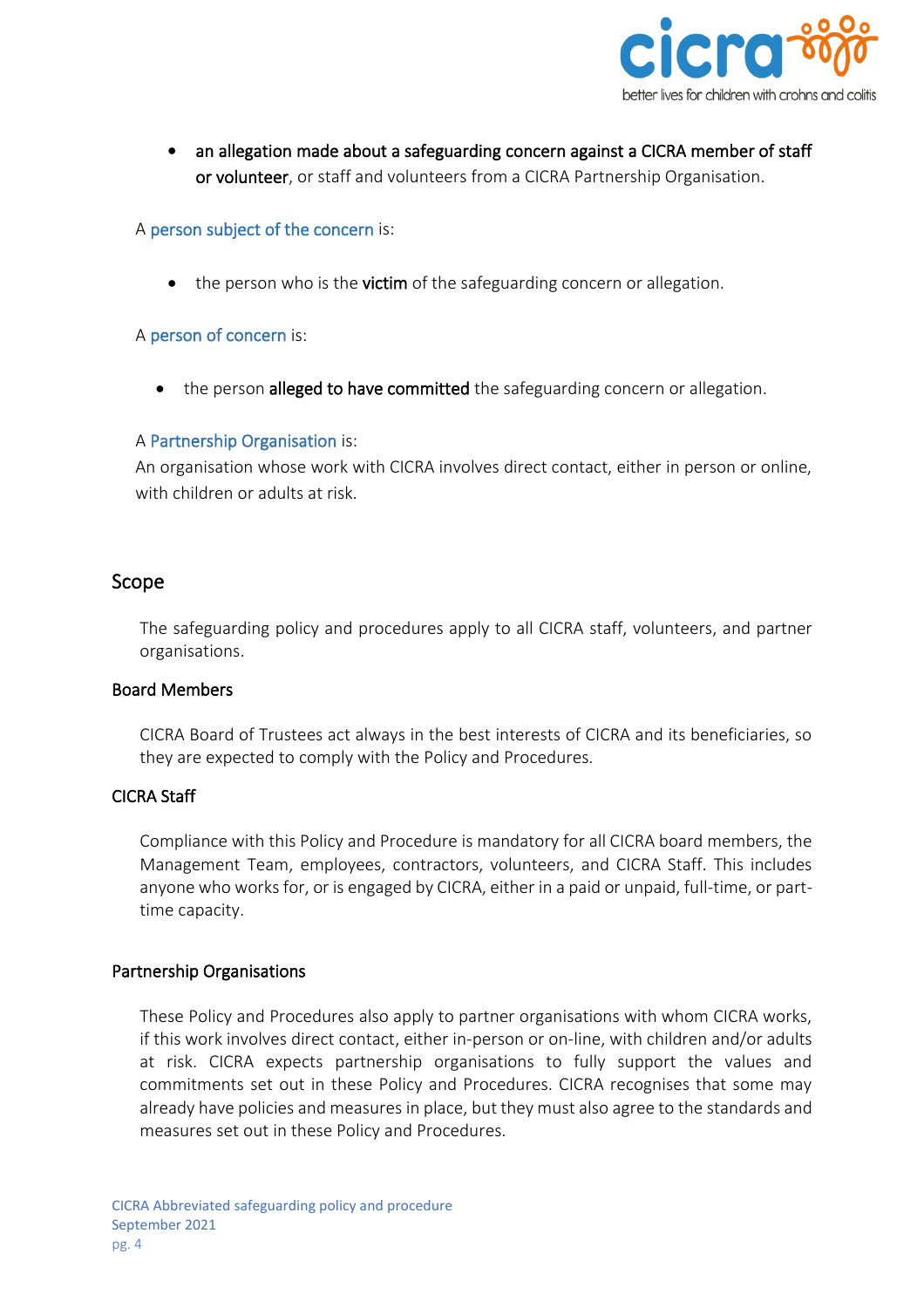

# <span id="page-4-0"></span>Legal Framework for safeguarding children and adults at risk

CICRA operates in the UK, all of whom have different laws but the interpretations of what a child and adult at risk are broadly the same. Any safeguarding decisions will take due cognisance of the different legislation and guidance of the relevant jurisdiction.

The legal framework that exists around safeguarding of children and adults at risk in the UK is varied and comprehensive. For a full list of legislation and guidance for the different jurisdictions of the UK, see the full version of the safeguarding policy and procedures.

### <span id="page-4-1"></span>Children

The approach CICRA takes is based on, and reflects, the UN Convention of the Rights of the Child within which:

- the welfare of children is paramount;
- all children, regardless of age, disability, gender reassignment, race, religion or belief, sex, or sexual orientation have a right to equal protection from all types of harm or abuse;
- some children are additionally vulnerable because of the impact of previous trauma, their level of dependency, individual communication needs or other issues;
- working in partnership with children, their parents / carers and other agencies is essential in promoting their welfare especially with Health and education.

The principles of safeguarding children legislation and guidance

The approach CICRA takes reflects these further principles:

- Protecting children from abuse and maltreatment;
- Preventing impairment of children's health or development;
- Aiming that children are growing up in circumstances consistent with the provision of safe and effective care;
- Taking action to enable all children to have the best outcomes.

#### <span id="page-4-2"></span>Safeguarding Adults

Safeguarding means protecting an adult's right to live in safety, free from abuse and neglect. It is about people and organisations working together to prevent and stop both the risks and experience of abuse or neglect, while at the same time making sure that the adult's wellbeing is promoted including, where appropriate, having regard to their views, wishes, feelings and beliefs in deciding on any action.

This must recognise that adults sometimes have complex interpersonal relationships and may be ambivalent, unclear or unrealistic about their personal circumstances. (Care and Support Statutory Guidance 2018 s.14.7).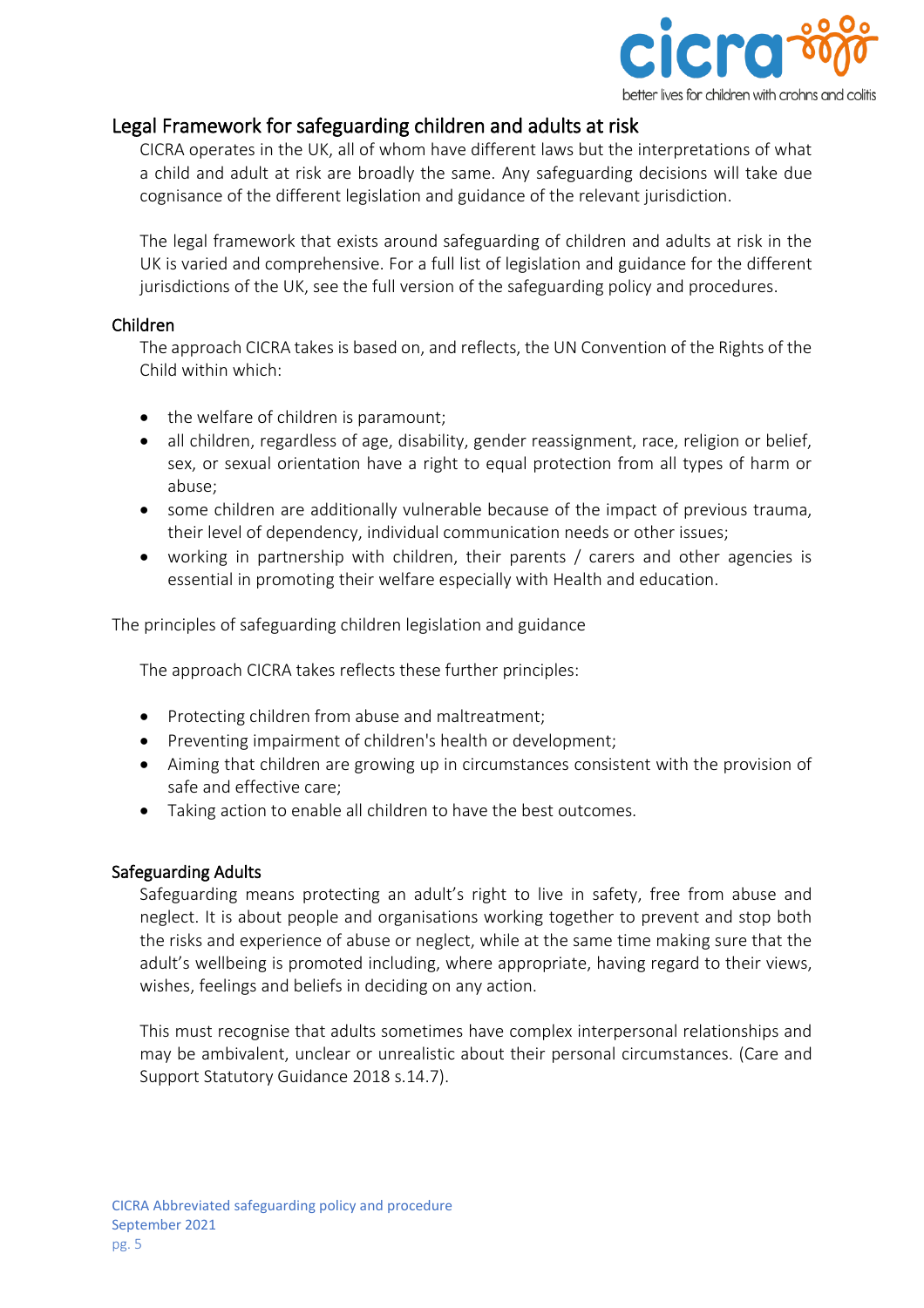

# <span id="page-5-0"></span>Safeguarding Commitments to Keep Children and Adults at Risk Safe

Safeguarding is about embedding practices throughout the organisation to ensure the protection of children and adults at risk wherever possible and dealing sensitively and appropriately with the situation should any incident arise.

Abuse is a selfish act of oppression and injustice, exploitation and manipulation of power by those in a position of authority. This can be caused by those inflicting harm or those who fail to act to prevent harm. Abuse is not restricted to any socio-economic group, gender or culture.

CICRA is committed to ensuring continual improvement in safeguarding practice and will make sure that safeguarding considerations are integrated into all aspects of CICRA. To support this, CICRA has endorsed 7 policy commitments:

- 1. All CICRA Staff will strive to create and maintain a safe and trusted environment by valuing, listening to and respecting all children and adults at risk. There will be zero tolerance for behaviour which is not consistent with CICRA's safeguarding expectations. This will be achieved by:
	- staff and volunteer training, including induction for new staff and Board members;
	- effective supervision;
	- effective communication;
	- carrying out a risk assessment of safeguarding matters prior to commencement of new projects, programmes or initiatives and continually reviewing it through the progamme's lifecycle;
	- including safeguarding risks in its risk register which is reviewed and updated annually at board meeting;
	- organisational learning from past incidents/concerns and implementing any learning points that arise;
	- monitoring compliance with this policy and its procedures through effectively implemented quality assurance arrangements that ensure consistency and compliance throughout the organisation; and having a robust code of conduct for CICRA Staff which clearly sets out the ethos and values of behaviour acceptable to CICRA.
- 2. CICRA will carry out appropriate due diligence on partnership organisations, ensure that they have an effective safeguarding policy and procedures which ensure that the ethos, values, and practices of CICRA are reflected within them and that there are appropriate onward reporting requirements. This will be achieved by ensuring CICRA's expectations and requirements regarding safeguarding are clearly set out in our agreements and contracts with partnership organisations.
- 3. CICRA will have specific procedures in place to select and carry out the highest level of vetting to which it is entitled for all people involved within it, in accordance with current legislation and government guidance. See CICRA Pre-employment Policy. This will be achieved by: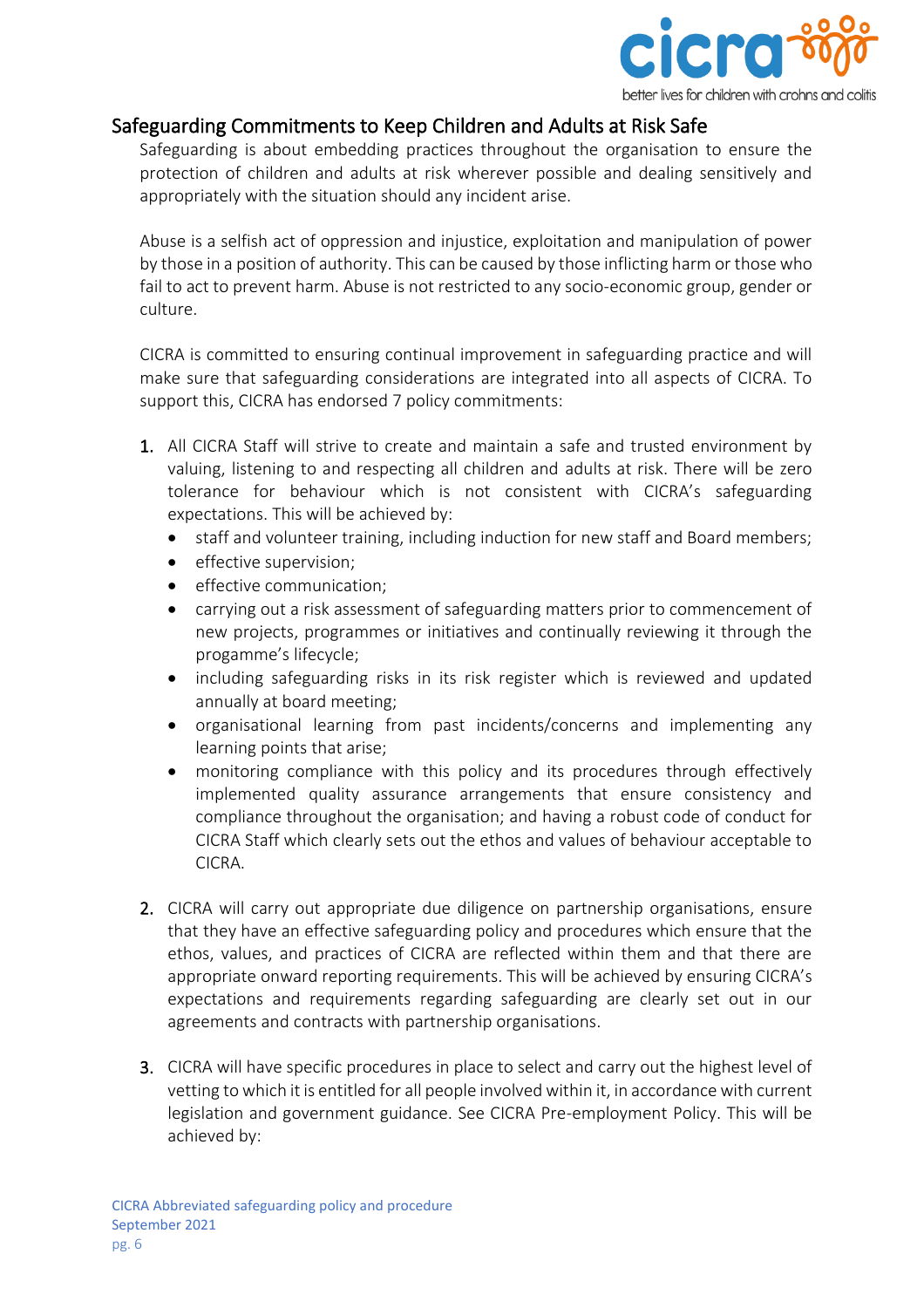

- risk assessing all roles to determine if they are eligible for a DBS check and at what level;
- recruiting staff and volunteers safely, and ensuring all necessary vetting checks are carried out, in accordance with CICRA's Pre-employment Policy; and
- through a robust but compassionate policy of employing and engaging with people who have positive vetting checks in accordance with the Rehabilitation of Offenders Act 1974.
- 4. CICRA will respond promptly to every safeguarding concern and allegation which is raised with them. This will be achieved through:
	- ensuring all Staff are aware of their responsibilities to report concerns and of steps to take/who go to report such concerns;
	- ensuring that safeguarding concerns are addressed promptly and through the appropriate channels;
	- the appointment of a nominated safeguarding lead (details of which are in section 6 of this policy);
	- robust safeguarding procedures which reflect best practice;
	- handling, recording, and storing information in accordance with CICRA's Privacy Policy and Data Protection Policy;
	- correct application of our relevant HR policies and procedures if a safeguarding allegation is made against a member of staff, with appropriate oversight from a Safeguarding Lead;
	- reporting safeguarding incidents, allegations or concerns to external authorities and regulators, as appropriate, and in accordance with best practice. CICRA will fully risk assess such reporting to ensure that making a report is not likely to cause further harm to individual(s); and
	- an ethos of learning through robust audit and quality assurance procedures and implementing any learning.
- 5. CICRA will treat those raising safeguarding concerns or allegations with respect and dignity. This will be achieved by:
	- maintaining an anti-bullying and harassment environment and ensuring that CICRA has a policy and procedure to help us deal effectively with any bullying that does arise;
	- people will receive a compassionate response, be listened to and be taken seriously; and
	- CICRA will offer appropriate support to all those affected.
- 6. CICRA will treat those that are subject of safeguarding concerns or allegations with respect and dignity. CICRA will hold those who have been involved in causing harm or pose a risk of harm to account through appropriate disciplinary process and/or external reporting to relevant authorities (where it is safe to do so).
- 7. CICRA will take all reasonable steps to support people through this process, ensuring our relevant policies are understood and used appropriately to set clear expectations of behaviour and enable action to be taken.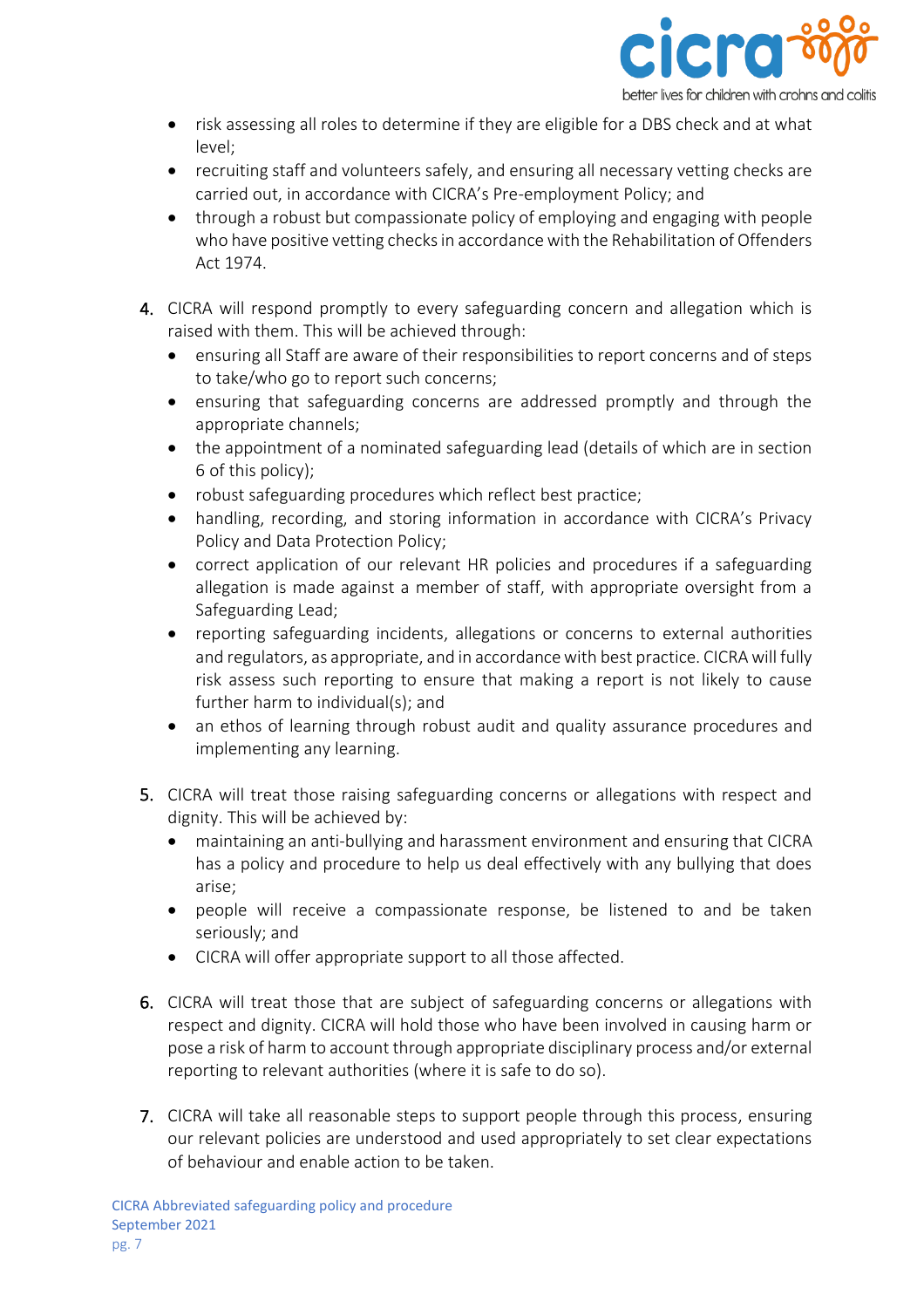

# <span id="page-7-0"></span>Recognising a safeguarding concern

Poor safeguarding practice takes place if staff or volunteers fail to fulfil the highest standards of safeguarding care and support for those that are most vulnerable or fail to act in accordance with the Policy. Poor safeguarding practice can cause harm if it is allowed to continue. This is unacceptable and will be treated seriously with appropriate action. Please see the Disciplinary Procedures in the CICRA Employee Handbook.

# <span id="page-7-1"></span>Receiving a Safeguarding Concern or Allegation

It can be difficult and distressing to receive a safeguarding concern or allegation, and to recognise signs of harm and abuse. This is called a safeguarding disclosure.

However, it is not the role of CICRA staff to decide if harm has occurred or investigate safeguarding concerns and allegations, as this will be done by safeguarding and children protection professionals.

The role of all CICRA staff is to report any concerns or allegations to CICRA's Safeguarding Officer.

# <span id="page-7-2"></span>Reporting Process for a Safeguarding Concern or Allegation

To assist in creating and maintaining a safe environment, all CICRA staff and volunteers must report all safeguarding concerns and allegations to the Designated Safeguarding Officer, except when the concern or allegation relates to the DSO, in which case the safeguarding concern is sent straight to the Chair of Trustees.

#### <span id="page-7-3"></span>Reporting Structure within CICRA

CICRA Board of Trustees

 Designated Safeguarding Officer/ Deputy Designated Safeguarding Officer

> Event and Activity-specific Safeguarding officer

CICRA staff or volunteers Partnership Organisations/ parents/ public/ anonymous disclosures